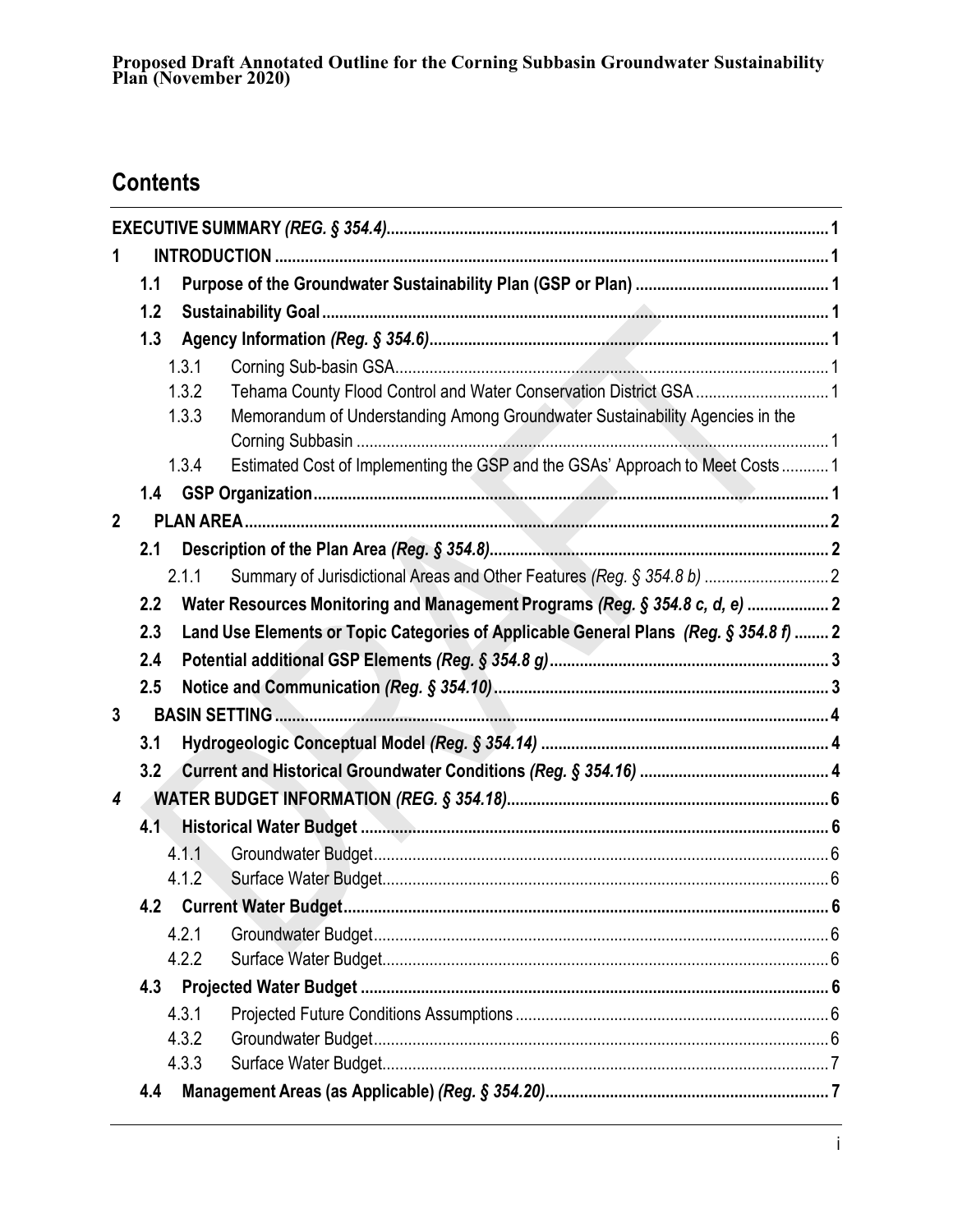**Proposed Draft Annotated Outline for the Corning Subbasin Groundwater Sustainability Plan (November 2020)**

| 5              |     |                                                                        |                                                                           |  |  |  |  |
|----------------|-----|------------------------------------------------------------------------|---------------------------------------------------------------------------|--|--|--|--|
|                | 5.1 |                                                                        |                                                                           |  |  |  |  |
|                |     | 5.1.1                                                                  | Monitoring Protocols for Data Collection and Monitoring (Reg. § 352.2)  9 |  |  |  |  |
|                |     | 5.1.2                                                                  |                                                                           |  |  |  |  |
|                |     | 5.1.3                                                                  |                                                                           |  |  |  |  |
| $6\phantom{1}$ |     |                                                                        |                                                                           |  |  |  |  |
|                | 6.1 |                                                                        |                                                                           |  |  |  |  |
|                | 6.2 |                                                                        | General Process for Establishing Sustainable Management Criteria 10       |  |  |  |  |
|                | 6.3 |                                                                        |                                                                           |  |  |  |  |
|                | 6.4 |                                                                        |                                                                           |  |  |  |  |
|                |     | 6.4.1                                                                  |                                                                           |  |  |  |  |
|                |     | 6.4.2                                                                  |                                                                           |  |  |  |  |
|                |     | 6.4.3                                                                  |                                                                           |  |  |  |  |
| 7              |     | PROJECTS AND MANAGEMENT ACTIONS TO ACHIEVE SUSTAINABILITY GOAL (REG. § |                                                                           |  |  |  |  |
|                |     |                                                                        |                                                                           |  |  |  |  |
|                | 7.1 |                                                                        |                                                                           |  |  |  |  |
|                | 7.2 |                                                                        |                                                                           |  |  |  |  |
|                | 7.3 |                                                                        |                                                                           |  |  |  |  |
| 8              |     |                                                                        |                                                                           |  |  |  |  |
|                | 8.1 |                                                                        |                                                                           |  |  |  |  |
|                | 8.2 |                                                                        |                                                                           |  |  |  |  |
|                | 8.3 |                                                                        |                                                                           |  |  |  |  |
|                | 8.4 |                                                                        |                                                                           |  |  |  |  |
| 9              |     |                                                                        |                                                                           |  |  |  |  |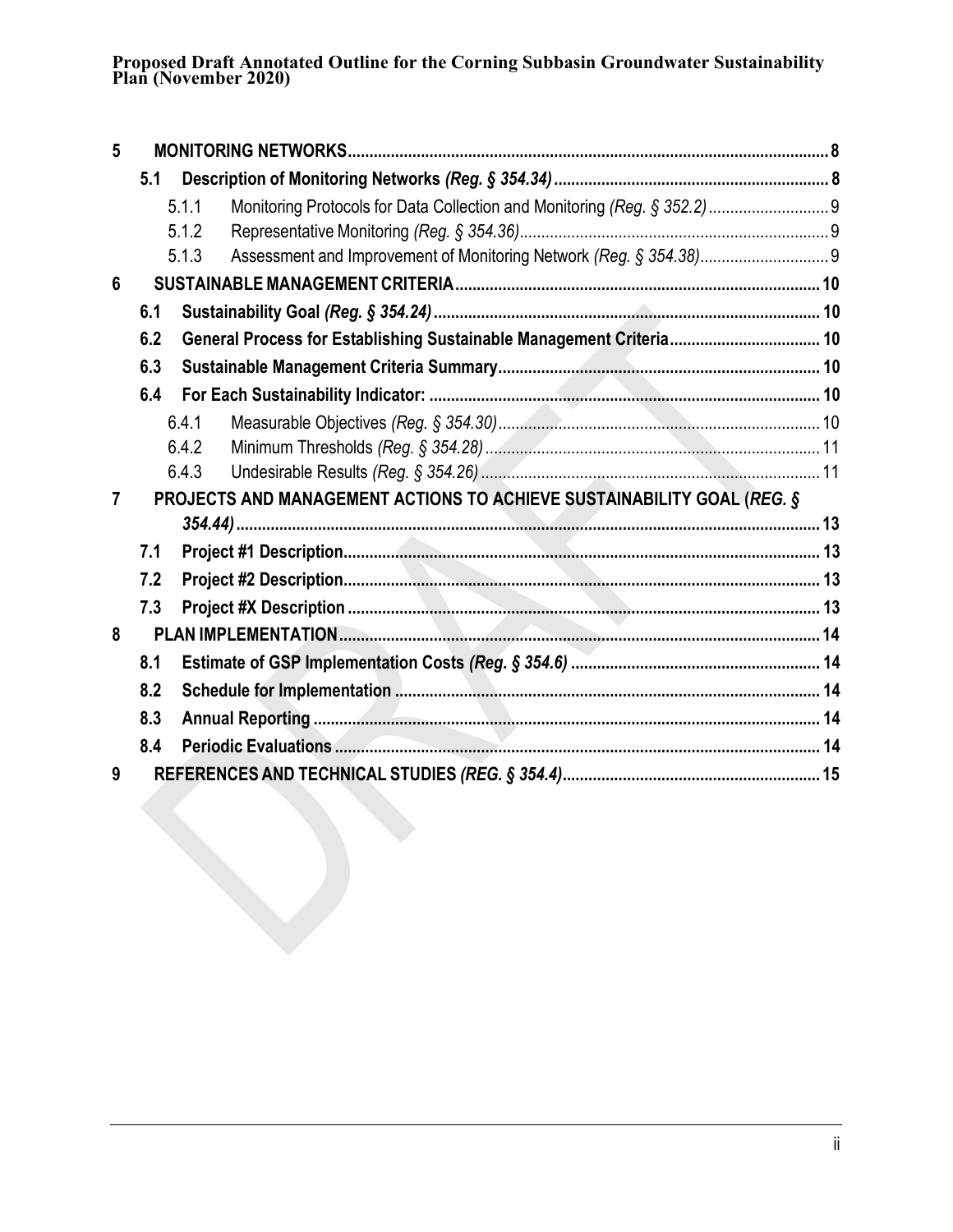**Proposed Draft Annotated Outline for the Corning Subbasin Groundwater Sustainability Plan (November 2020)**

**Tables**

**Figures**

**Appendices**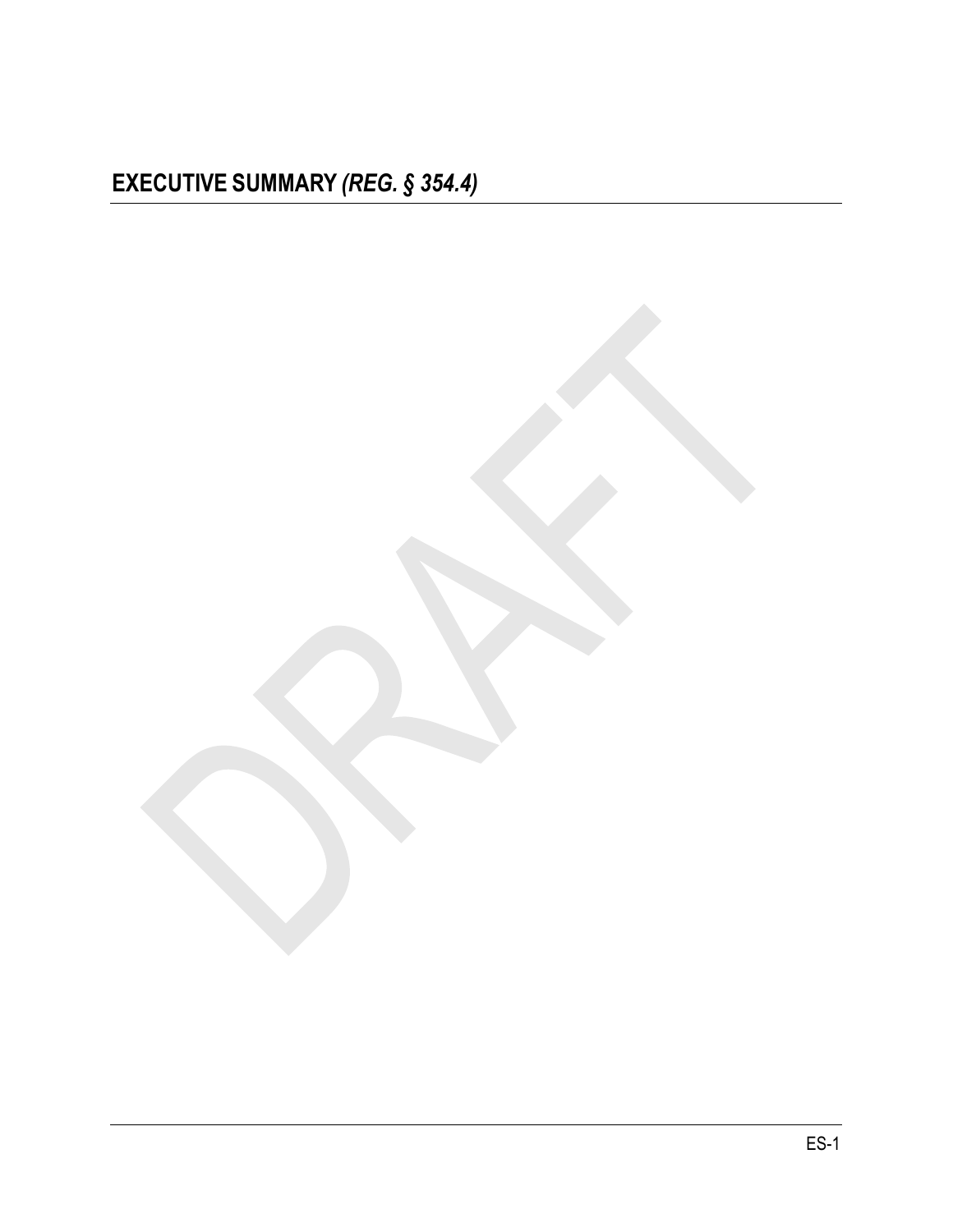### <span id="page-4-0"></span>**1 INTRODUCTION**

- <span id="page-4-1"></span>**1.1 Purpose of the Groundwater Sustainability Plan (GSP or Plan)**
- <span id="page-4-2"></span>**1.2 Sustainability Goal**
- <span id="page-4-3"></span>**1.3 Agency Information** *(Reg. § 354.6)*
- <span id="page-4-4"></span>**1.3.1 Corning Sub-basin GSA**
- **1.3.1.1 Organization and Management Structure**
- **1.3.1.2 Legal Authority**
- **1.3.1.3 Agency Contact Information**
- <span id="page-4-5"></span>**1.3.2 Tehama County Flood Control and Water Conservation District GSA**
- **1.3.2.1 Organization and Management Structure**
- **1.3.2.2 Legal Authority**
- **1.3.2.3 Agency Contact Information**
- <span id="page-4-6"></span>**1.3.3 Memorandum of Understanding Among Groundwater Sustainability Agencies in the Corning Subbasin**
- <span id="page-4-7"></span>**1.3.4 Estimated Cost of Implementing the GSP and the GSAs' Approach to Meet Costs**
- <span id="page-4-8"></span>**1.4 GSP Organization**
	- Description of how the GSP is organized
	- Preparation Checklist for GSP Submittal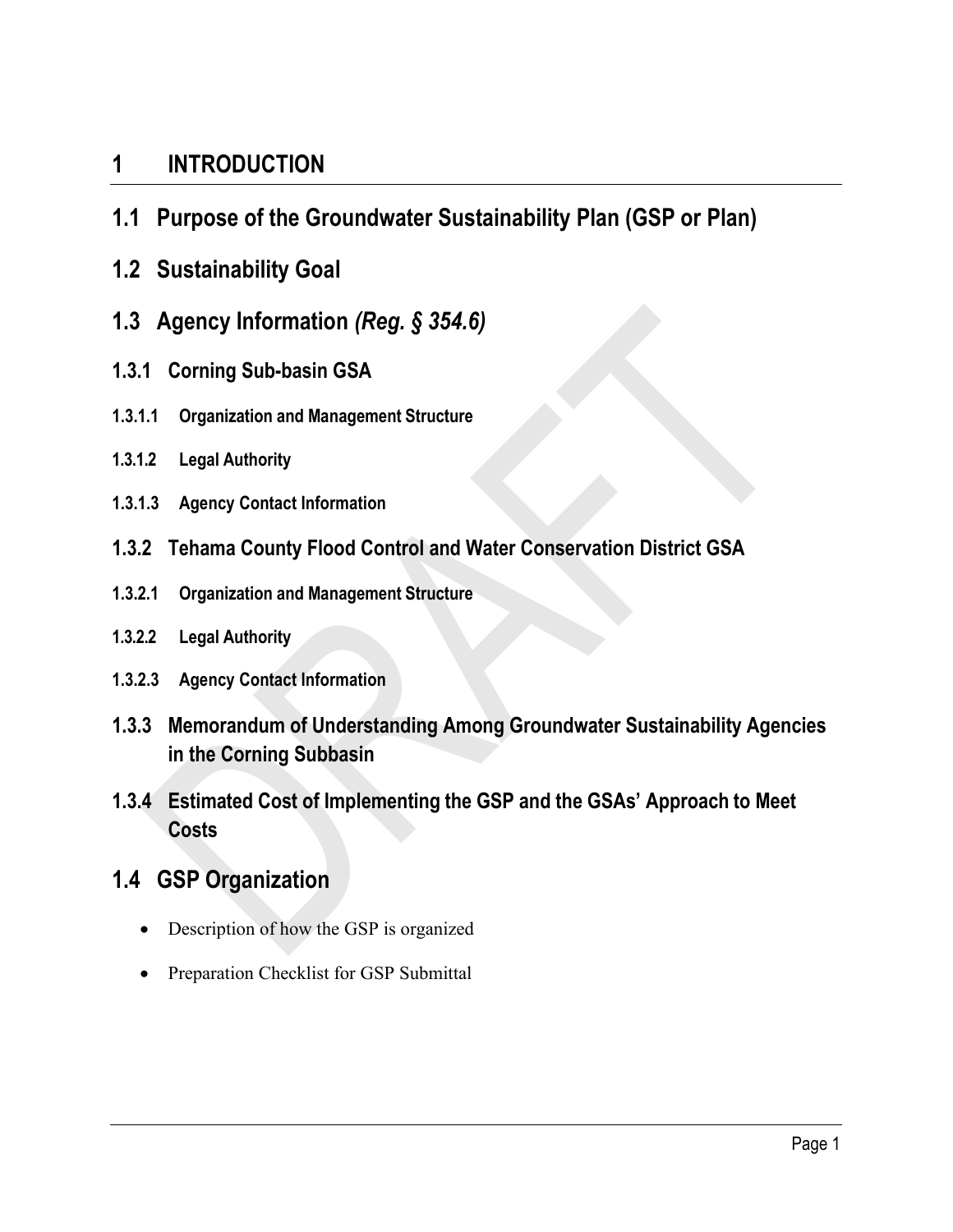## <span id="page-5-0"></span>**2 PLAN AREA**

### <span id="page-5-1"></span>**2.1 Description of the Plan Area** *(Reg. § 354.8)*

#### <span id="page-5-2"></span>**2.1.1 Summary of Jurisdictional Areas and Other Features** *(Reg. § 354.8 b)*

- Map(s) *(Reg. § 354.8 a)*:
	- o Area covered by GSP
	- o Other Agencies within the Subbasin
	- o Jurisdictional boundaries of federal or State land
	- o Existing land use designations
	- o Density of wells per square mile

## <span id="page-5-3"></span>**2.2 Water Resources Monitoring and Management Programs** *(Reg. § 354.8 c, d, e)*

- Description of water resources monitoring and management programs
	- o Description of how monitoring networks of those programs will be incorporated into the GSP
	- o Descriptions of how those programs may limit operation flexibility in the basin
	- o Description of conjunctive use programs

## <span id="page-5-4"></span>**2.3 Land Use Elements or Topic Categories of Applicable General Plans** *(Reg. § 354.8 f)*

- Summary of general plans and other land use plans
	- o Information could include crop types and acreages, urban land designation, and identification of open spaces.
- Description of how implementation of the GSP may change water demands or affect achievement of sustainability and how the GSP addresses those effects
- Description of how implementation of the GSP may affect the water supply assumptions of relevant land use plans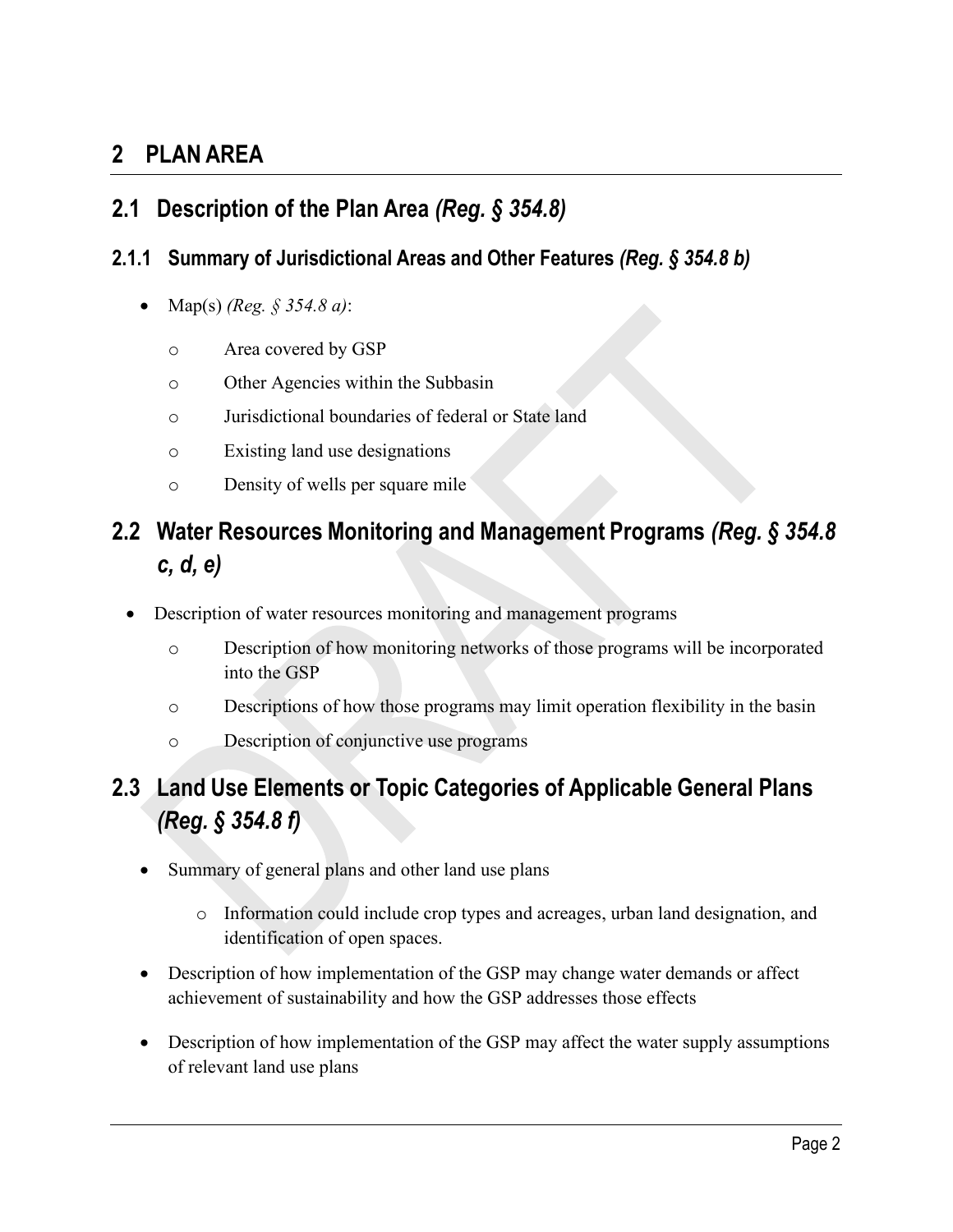- Summary of the process for permitting new or replacement wells in the basin
- Information regarding the implementation of land use plans outside the basin that could affect the ability of the Agency to achieve sustainable groundwater management

## <span id="page-6-0"></span>**2.4 Potential additional GSP Elements** *(Reg. § 354.8 g)*

- Wellhead protection
- Migration of contaminated groundwater
- Well abandonment and well destruction program
- Replenishment of groundwater extractions
- Conjunctive use and underground storage
- Well construction policies
- Groundwater contamination cleanup, recharge, diversions to storage, conservation, water recycling, conveyance, and extraction projects
- Efficient water management practices
- Relationships with State and federal regulatory agencies
- Land use plans and efforts to coordinate with land use planning agencies to assess activities that potentially create risks to groundwater quality or quantity
- Impacts on groundwater dependent ecosystems

## <span id="page-6-1"></span>**2.5 Notice and Communication** *(Reg. § 354.10)*

- Description of beneficial uses and users in the basin
- A Communications Section that describes:
	- o Decision-making processes
	- o Public engagement opportunities
	- o Encouraging active involvement
	- o Informing the public on GSP implementation progress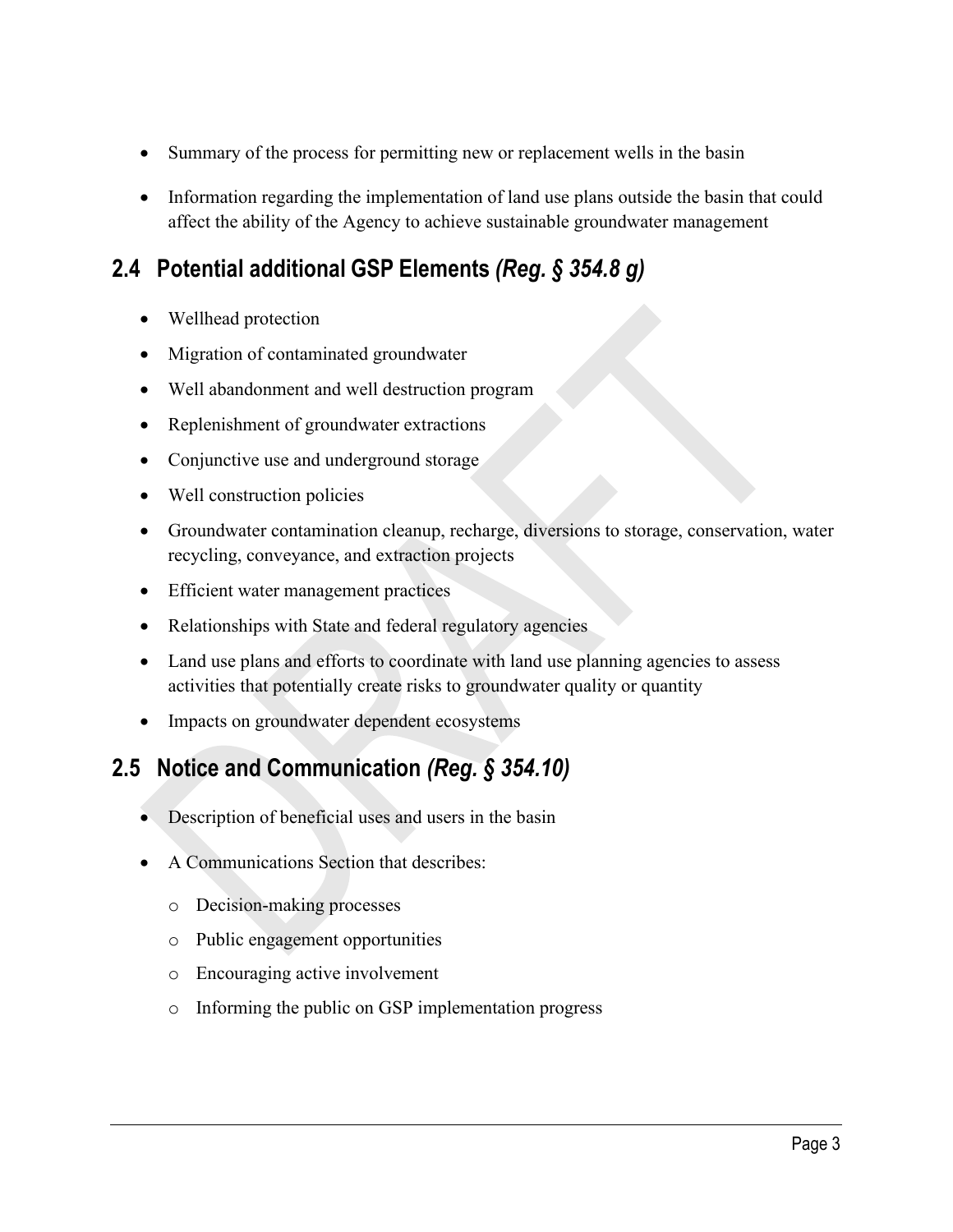## <span id="page-7-0"></span>**3 BASIN SETTING**

## <span id="page-7-1"></span>**3.1 Hydrogeologic Conceptual Model** *(Reg. § 354.14)*

- Graphical and narrative description of the physical components and boundaries of the Subbasin
- Three scaled cross-sections with discussion
- Figure and discussion of interpreted areal electromagnetic (AEM) survey results
- Stratigraphic column of formations in the Subbasin
- Table with hydrogeologic properties of formations in the Subbasin.
- Maps and discussion of physical characteristics
	- o Topographic information
	- o Soil types
	- o Hydrologic soil groupings
	- o Surficial geology
	- o Delineation of potential recharge areas
	- o Delineation of existing discharge areas
	- o Surface water bodies and surface water conveyance infrastructure
	- o Source and point of delivery for local and imported water supplies

## <span id="page-7-2"></span>**3.2 Current and Historical Groundwater Conditions** *(Reg. § 354.16)*

- Description and illustration of current groundwater elevation contours and flow direction
- Hydrographs, maps, discussion outlining trends in groundwater elevations through time, spatially, and with depth
- Estimate of groundwater storage over time
- Description of why seawater intrusion is not applicable in the Subbasin
- Maps and discussion of land subsidence conditions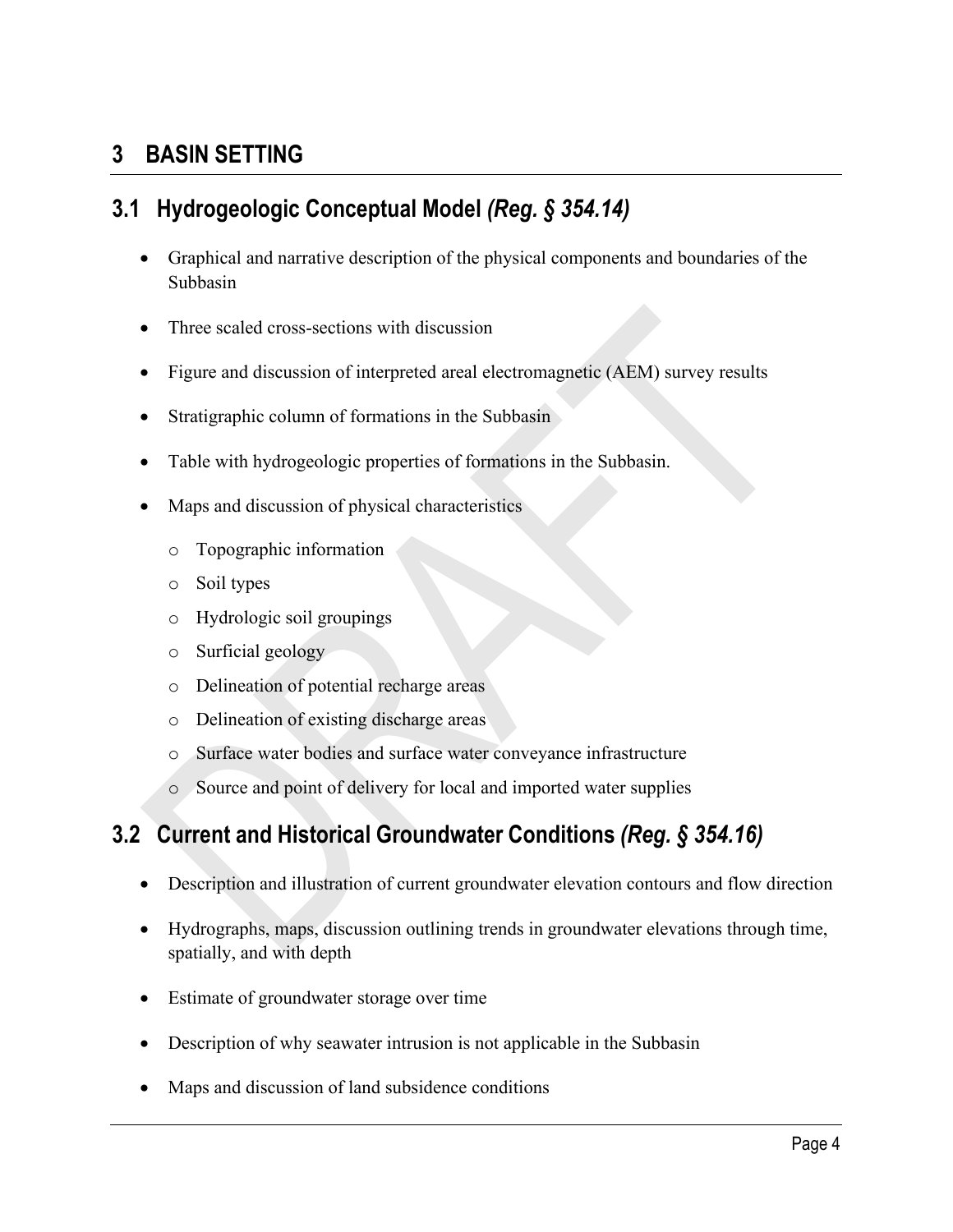- Maps and discussion of groundwater quality issues including:
	- o Point source groundwater pollution
	- o Non point source groundwater pollution
	- o Summary of major groundwater quality concerns
- Identification of interconnected surface water systems
- Identification of groundwater-dependent ecosystems
	- o Including potentially related factors such as instream flow requirements, threatened and endangered species, and critical habitat.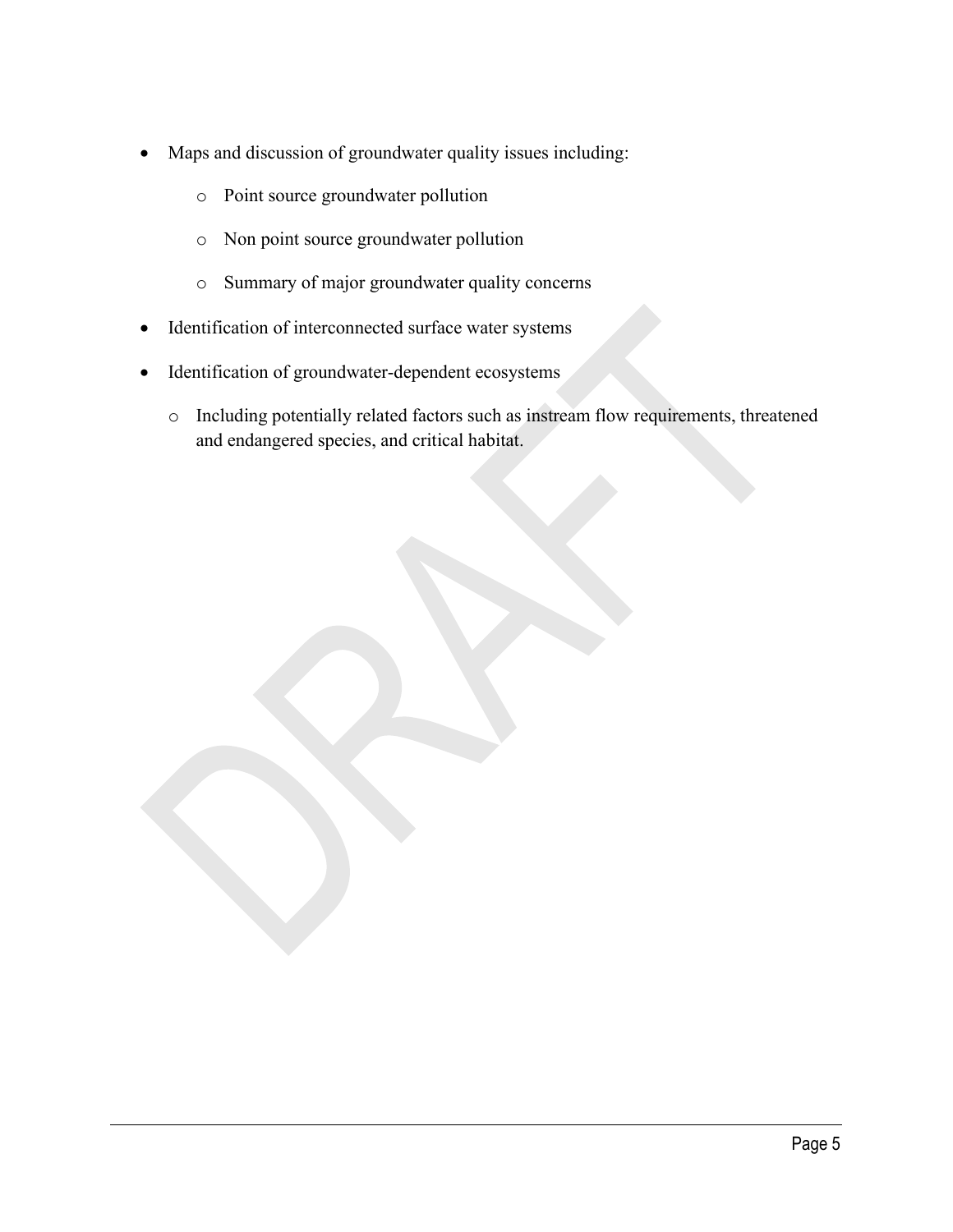## <span id="page-9-0"></span>*4* **WATER BUDGET INFORMATION** *(REG. § 354.18)*

### <span id="page-9-1"></span>**4.1 Historical Water Budget**

#### <span id="page-9-2"></span>**4.1.1 Groundwater Budget**

- Description and quantification of inflows, outflows, and change in storage
- Quantification of overdraft (as applicable)

#### <span id="page-9-3"></span>**4.1.2 Surface Water Budget**

- Description and quantification of inflows and outflows
- Description of surface water supply sources
- Description of surface water reliability

### <span id="page-9-4"></span>**4.2 Current Water Budget**

#### <span id="page-9-5"></span>**4.2.1 Groundwater Budget**

- Quantification of inflows, outflows, and change in storage
- Quantification of overdraft (as applicable)

#### <span id="page-9-6"></span>**4.2.2 Surface Water Budget**

• Quantification of inflows and outflows

### <span id="page-9-7"></span>**4.3 Projected Water Budget**

#### <span id="page-9-8"></span>**4.3.1 Projected Future Conditions Assumptions**

- Projected future land use conditions
- Projected population growth
- Assumptions for projected climate change and it how it may affect streamflows and surface water deliveries

#### <span id="page-9-9"></span>**4.3.2 Groundwater Budget**

- Description and quantification of inflows, outflows, and change in storage
- Quantification of overdraft (as applicable)
- Estimate of sustainable yield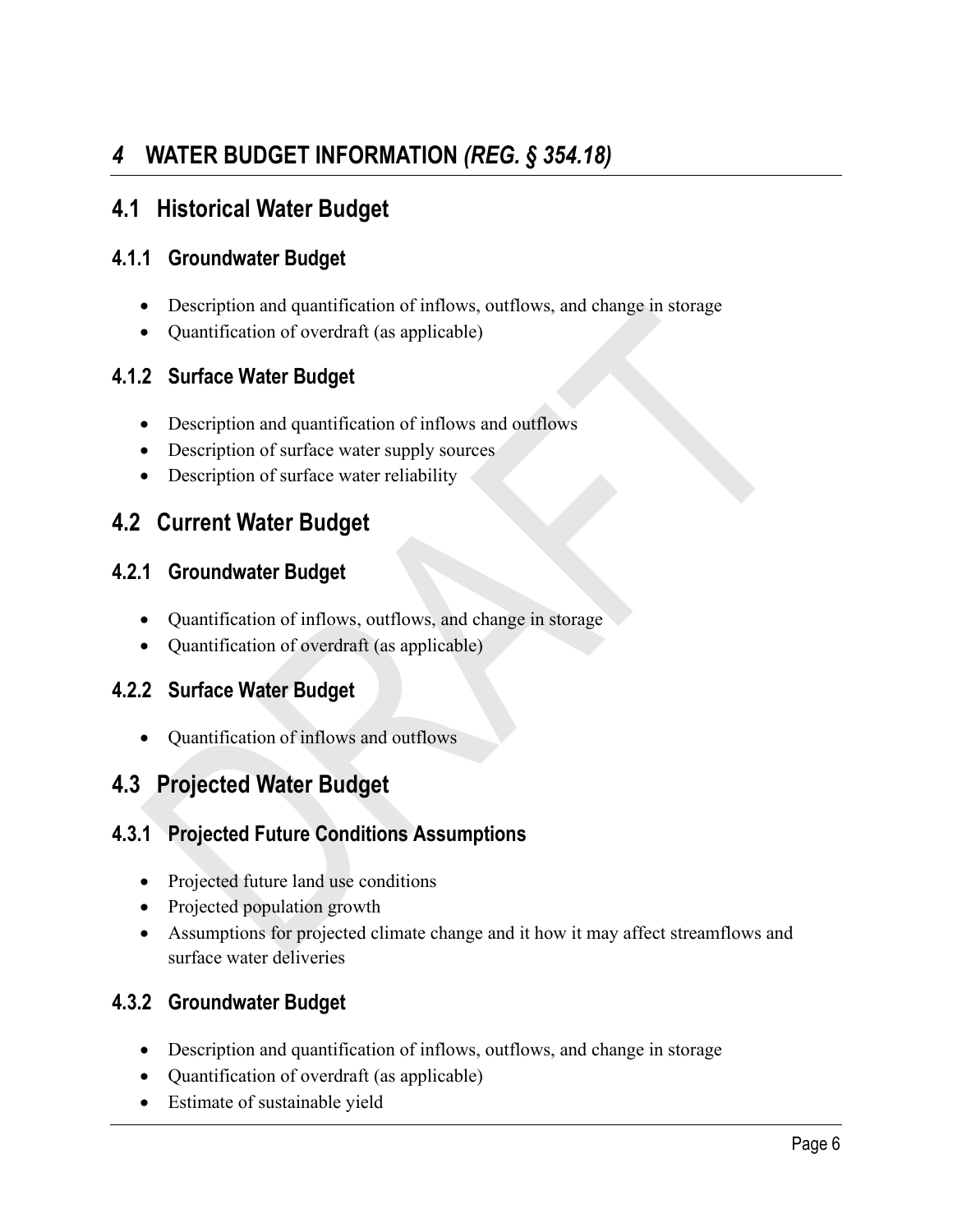#### <span id="page-10-0"></span>**4.3.3 Surface Water Budget**

- Description and quantification of inflows and outflows
- Description of surface water supply used or available for use for groundwater recharge or in-lieu use

## <span id="page-10-1"></span>**4.4 Management Areas (as Applicable)** *(Reg. § 354.20)*

- Reason for creation of each management area
- Level of monitoring and analysis
- Description of management areas
- Explanation of how management of management areas will not cause undesirable results outside the management area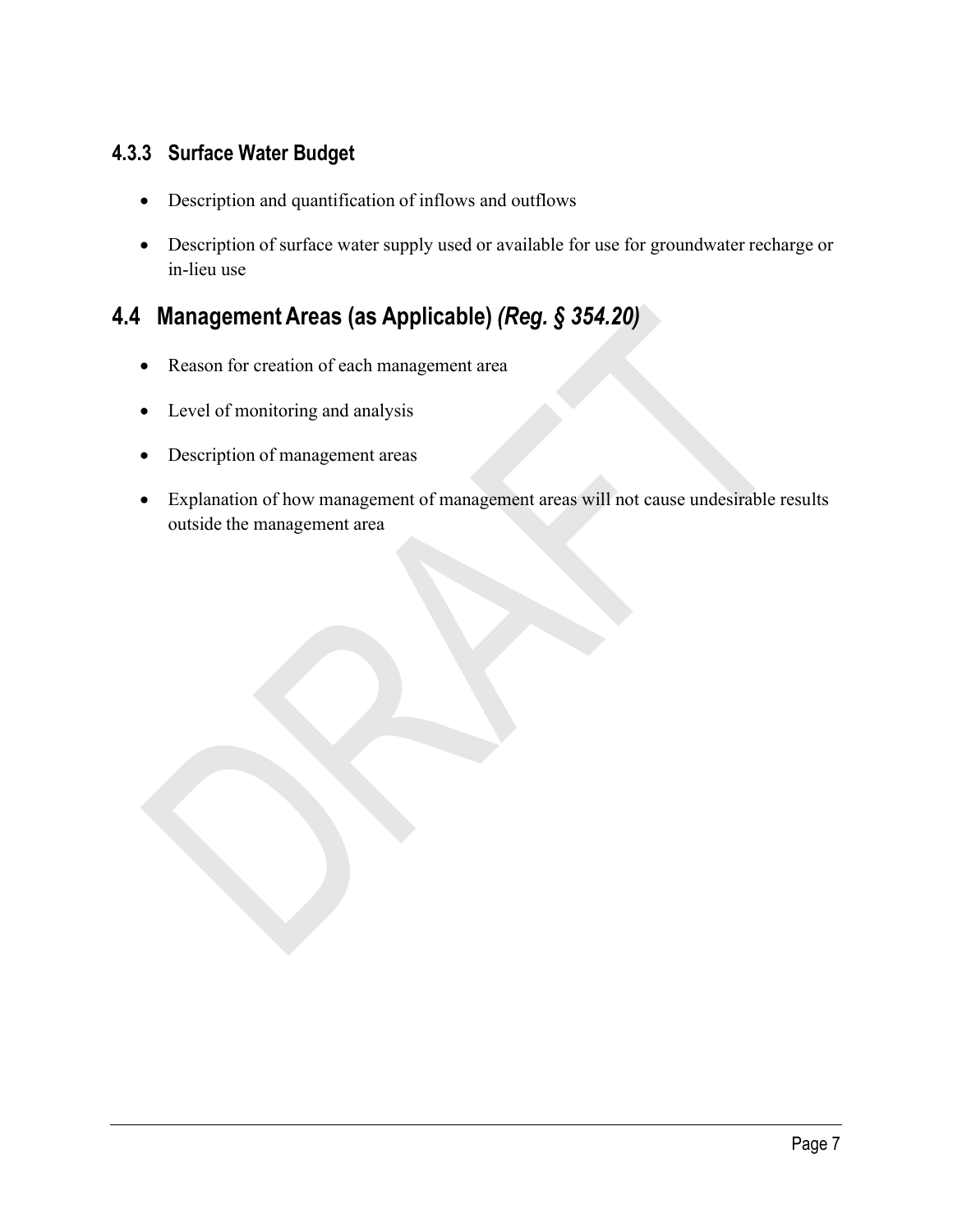## <span id="page-11-0"></span>**5 MONITORING NETWORKS**

### <span id="page-11-1"></span>**5.1 Description of Monitoring Networks** *(Reg. § 354.34)*

- Description of how the monitoring network is capable of collecting sufficient data to demonstrate short-term, seasonal, and long-term trends in groundwater and related surface conditions, and yield representative information about groundwater conditions as necessary to evaluate Plan implementation
- Description of monitoring network objectives including explanation of how the network will be developed and implemented to monitor:
	- o Groundwater and related surface conditions
	- o Interconnection of surface water and groundwater
- Description of how implementation of the monitoring network objectives demonstrate progress toward achieving the measurable objectives, monitor impacts to beneficial uses or users of groundwater, monitor changes in groundwater conditions, and quantify annual changes in water budget components
- Description of how the monitoring network is designed to accomplish the following for each sustainability indicator:
	- o Chronic Lowering of Groundwater Levels. Demonstrate groundwater occurrence, flow directions, and hydraulic gradients between principal aquifers and surface water features
	- o Reduction of Groundwater Storage. Estimate the change in annual groundwater in storage
	- o Seawater Intrusion. Monitor seawater intrusion
	- o Degraded Water Quality. Determine groundwater quality trends
	- o Land Subsidence. Identify the rate and extent of land subsidence
	- o Depletions of Interconnected Surface Water. Calculate depletions of surface water caused by groundwater extractions
- Description of how the monitoring plan provides adequate coverage of the sustainability indicators
- Density of monitoring sites and frequency of measurements required to demonstrate short-term, seasonal, and long-term trends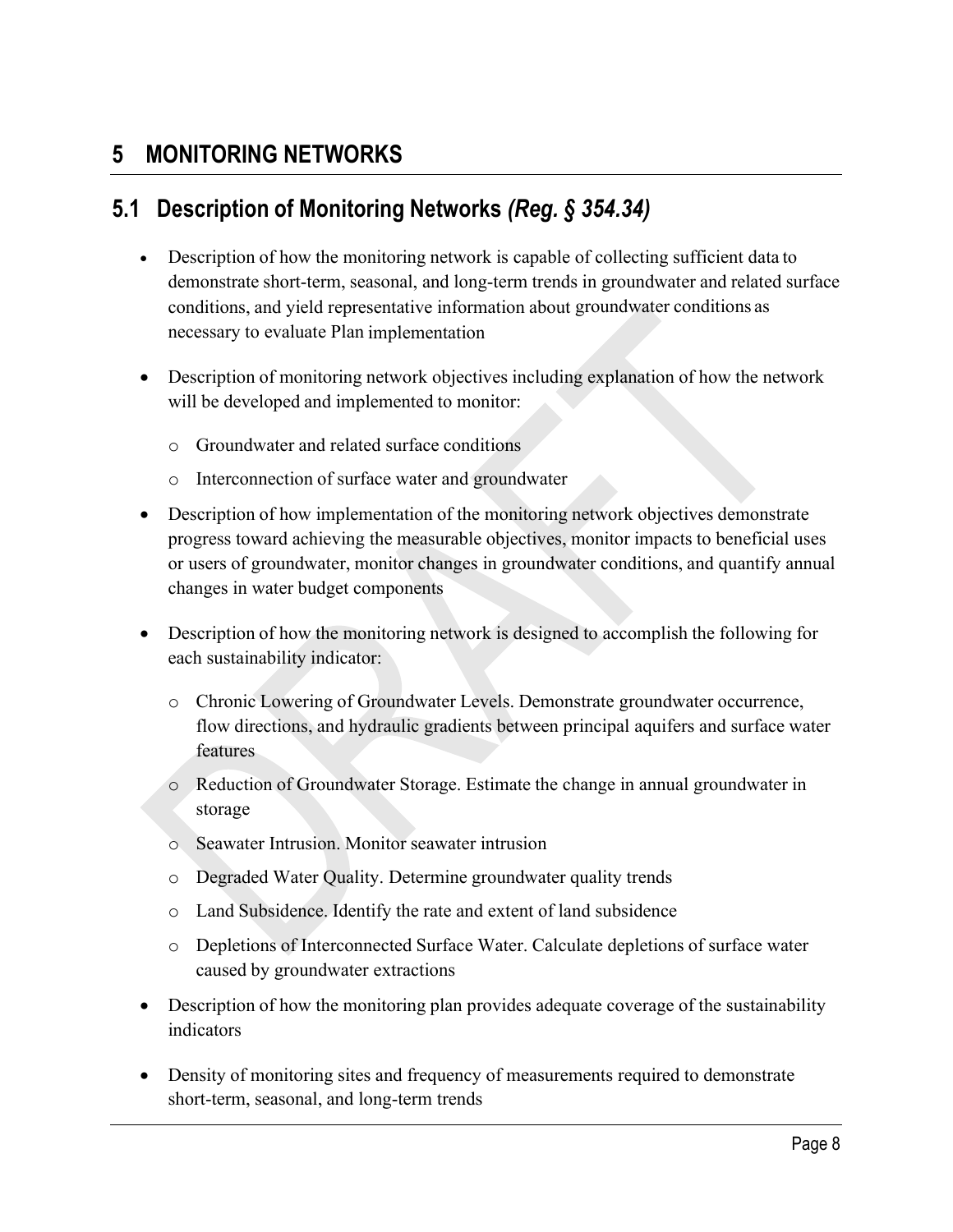- Scientific rational (or reason) for site selection
- Consistency with data and reporting standards
- Corresponding sustainability indicator, minimum threshold, measurable objective, and interim milestone
- Location and type of each site on a map
- If management areas are used, a description of the level of monitoring and analysis appropriate for each management area. *(Reg. § 354.20 b)*

#### <span id="page-12-0"></span>**5.1.1 Monitoring Protocols for Data Collection and Monitoring** *(Reg. § 352.2)*

• Description of technical standards, data collection methods, and other procedures or protocols to ensure comparable data and methodologies.

#### <span id="page-12-1"></span>**5.1.2 Representative Monitoring** *(Reg. § 354.36)*

- Description of representative sites if designated
- Demonstration of adequacy of using groundwater elevations as proxy for other sustainability indicators
- Adequate evidence demonstrating site reflects general conditions in the area

#### <span id="page-12-2"></span>**5.1.3 Assessment and Improvement of Monitoring Network** *(Reg. § 354.38)*

- Review and evaluation of the monitoring network
- Identification and description of data gaps
- Description of steps to fill data gaps
- Description of monitoring frequency and density of sites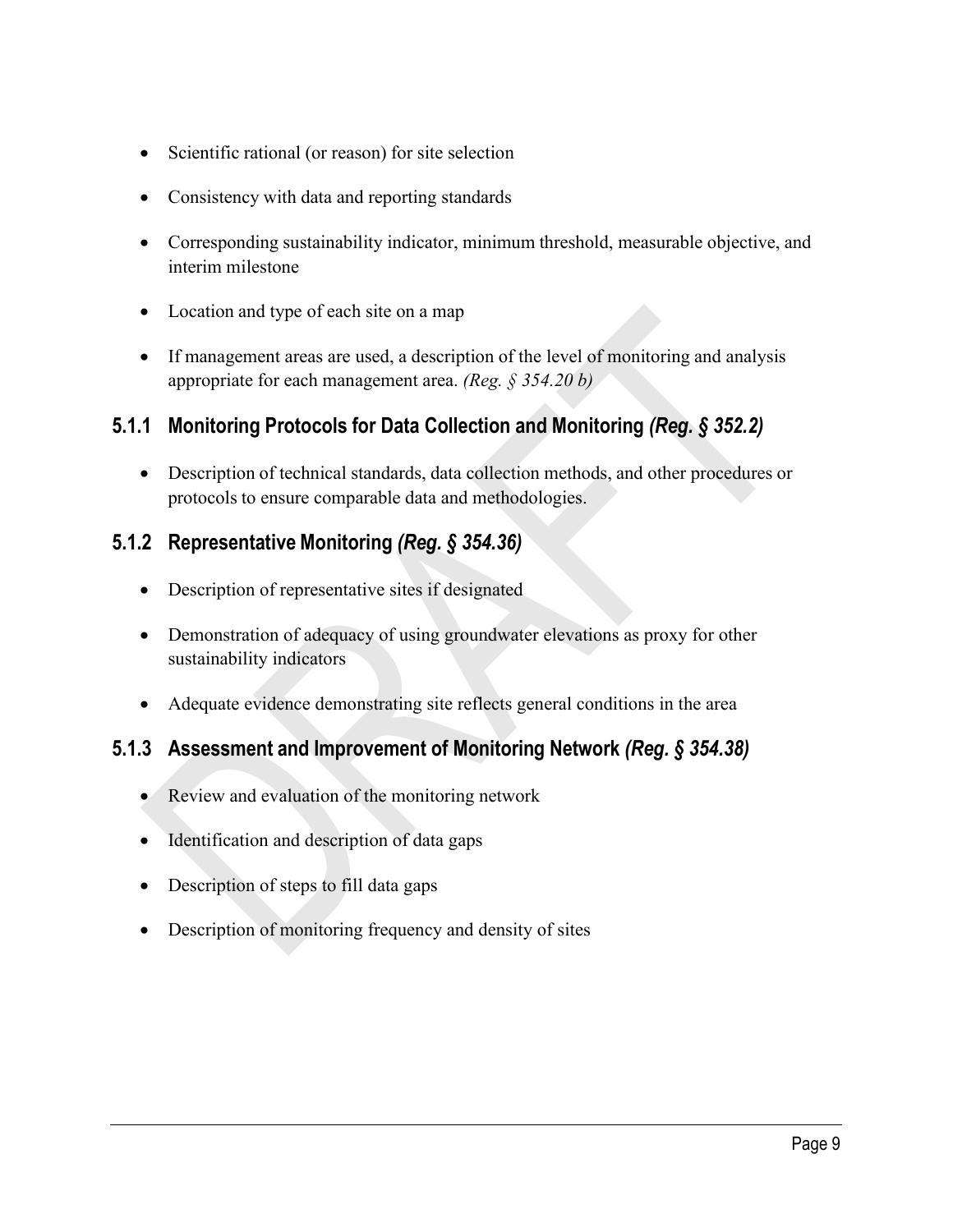## <span id="page-13-0"></span>**6 SUSTAINABLE MANAGEMENT CRITERIA**

## <span id="page-13-1"></span>**6.1 Sustainability Goal** *(Reg. § 354.24)*

- Description of sustainability goal, including:
	- o Information from the basin setting used to establish the sustainability goal
	- o Discussion of the measures that will be implemented to ensure that the basin will be operated within its sustainable yield
	- o Explanation of how the sustainability goal is likely to be achieved within 20 years of Plan implementation and is likely to be maintained through the planning and implementation horizon

## <span id="page-13-2"></span>**6.2 General Process for Establishing Sustainable Management Criteria**

• Description of process to involve the GSAs, Boards, and stakeholders in developing SMCs for each sustainability indicator

### <span id="page-13-3"></span>**6.3 Sustainable Management Criteria Summary**

• Summary table that shows SMCs at a glance for each applicable Sustainability Indicator

## <span id="page-13-4"></span>**6.4 For Each Sustainability Indicator:**

- *Chronic Lowering of Groundwater Elevations*
- *Subsidence*
- *Reduction in Groundwater Storage*
- *Degraded Water Quality*
- *Depletion of Interconnected Surface Water*

#### <span id="page-13-5"></span>**6.4.1 Measurable Objectives** *(Reg. § 354.30)*

- Description of each measurable objective and how the measurable objectives were established for each relevant sustainability indicator
- Description of how a reasonable margin of safety was established for each measurable objective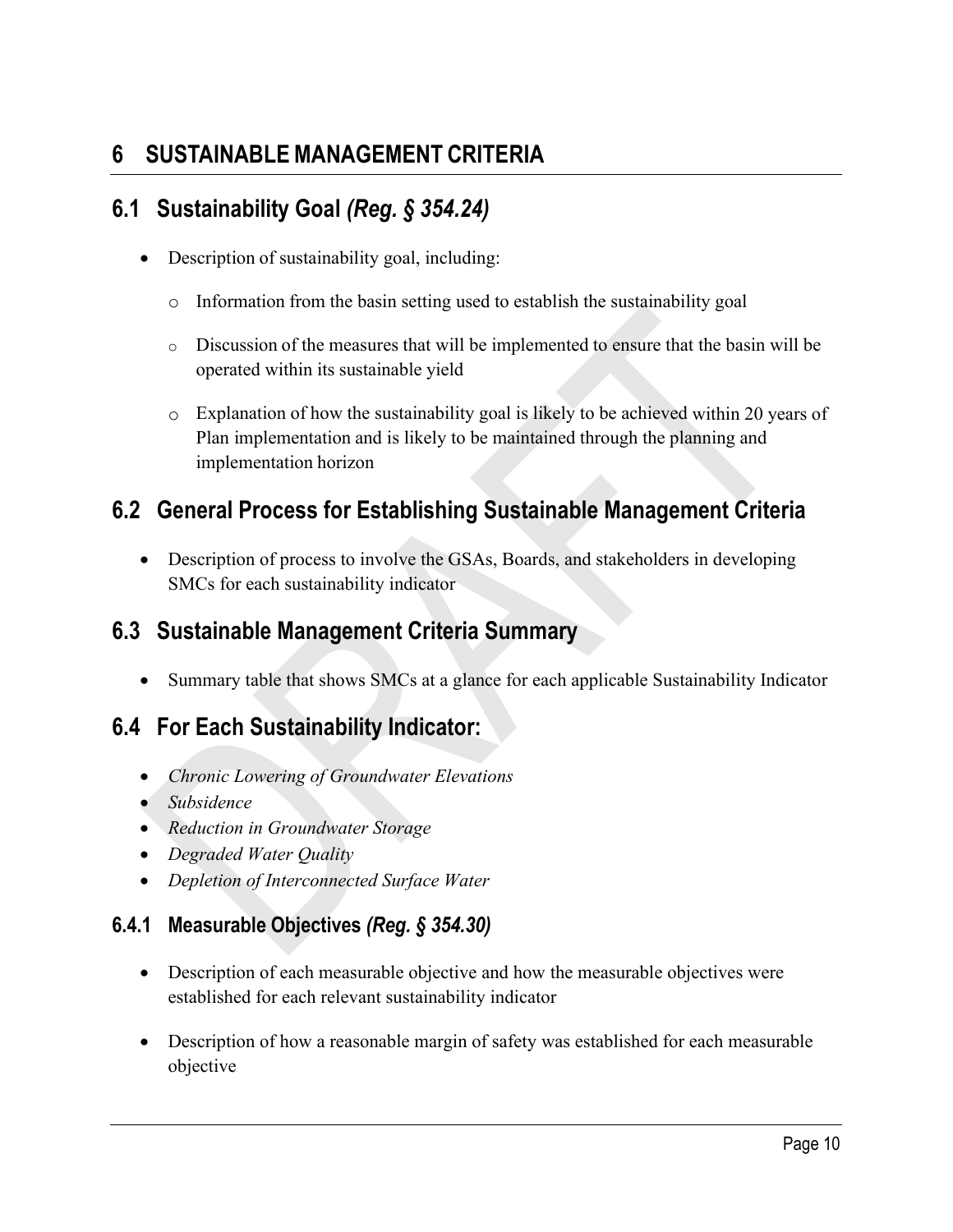- Description of a reasonable path to achieve and maintain the sustainability goal including a description of interim milestones for each relevant sustainability indicator
- If management areas are used, a description of *(Reg. § 354.20 b)*:
	- o The measurable objectives established for each management area, and an explanation of the rationale for selecting those values, if different from the basin at large.
	- o An explanation of how the management area can operate under different measurable objectives without causing undesirable results outside the management area, if applicable.

#### <span id="page-14-0"></span>**6.4.2 Minimum Thresholds** *(Reg. § 354.28)*

- Description of each minimum threshold and how they were established for each relevant sustainability indicator
- Relationship for each sustainability indicator
- Description of how minimum thresholds have been selected to avoid causing undesirable results
- Description of how minimum thresholds may affect the interests of beneficial uses and users of groundwater or land uses and property interests.
- Standards related to sustainability indicators
- How each minimum threshold will be quantitatively measured for each relevant sustainability indicator
- If management areas are used, a description of *(Reg. § 354.20 b)*:
	- o The minimum thresholds established for each management area, and an explanation of the rationale for selecting those values, if different from the basin at large.
	- o An explanation of how the management area can operate under different minimum thresholds without causing undesirable results outside the management area, if applicable.

#### <span id="page-14-1"></span>**6.4.3 Undesirable Results** *(Reg. § 354.26)*

• Description of undesirable results for any of the sustainability indicators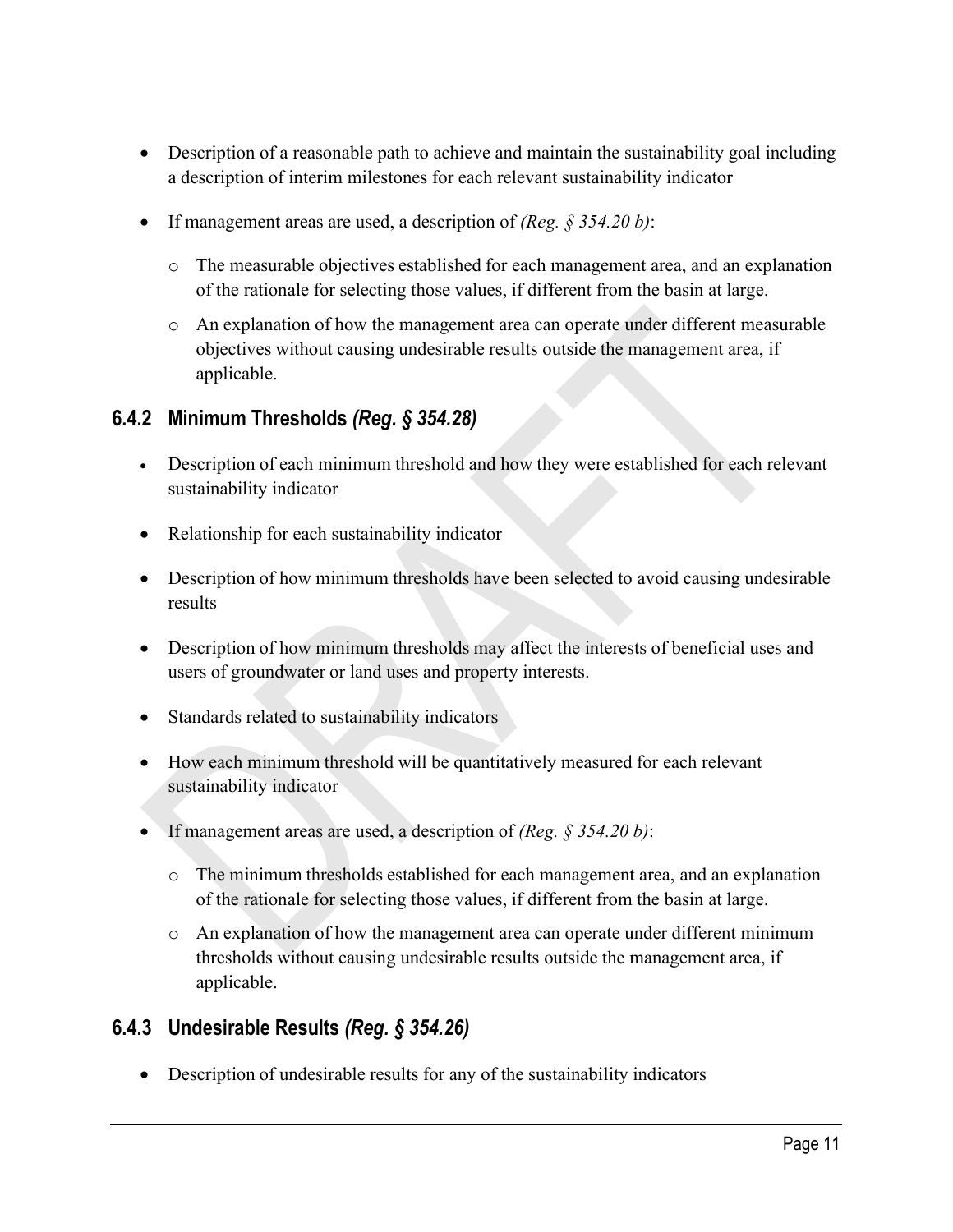- Cause of groundwater conditions that would lead to undesirable results
- Criteria used to define undesirable results based on minimum thresholds
- Potential effects on the beneficial uses and users of groundwater, on land uses and property interests, and other potential effects that may occur or are occurring from undesirable results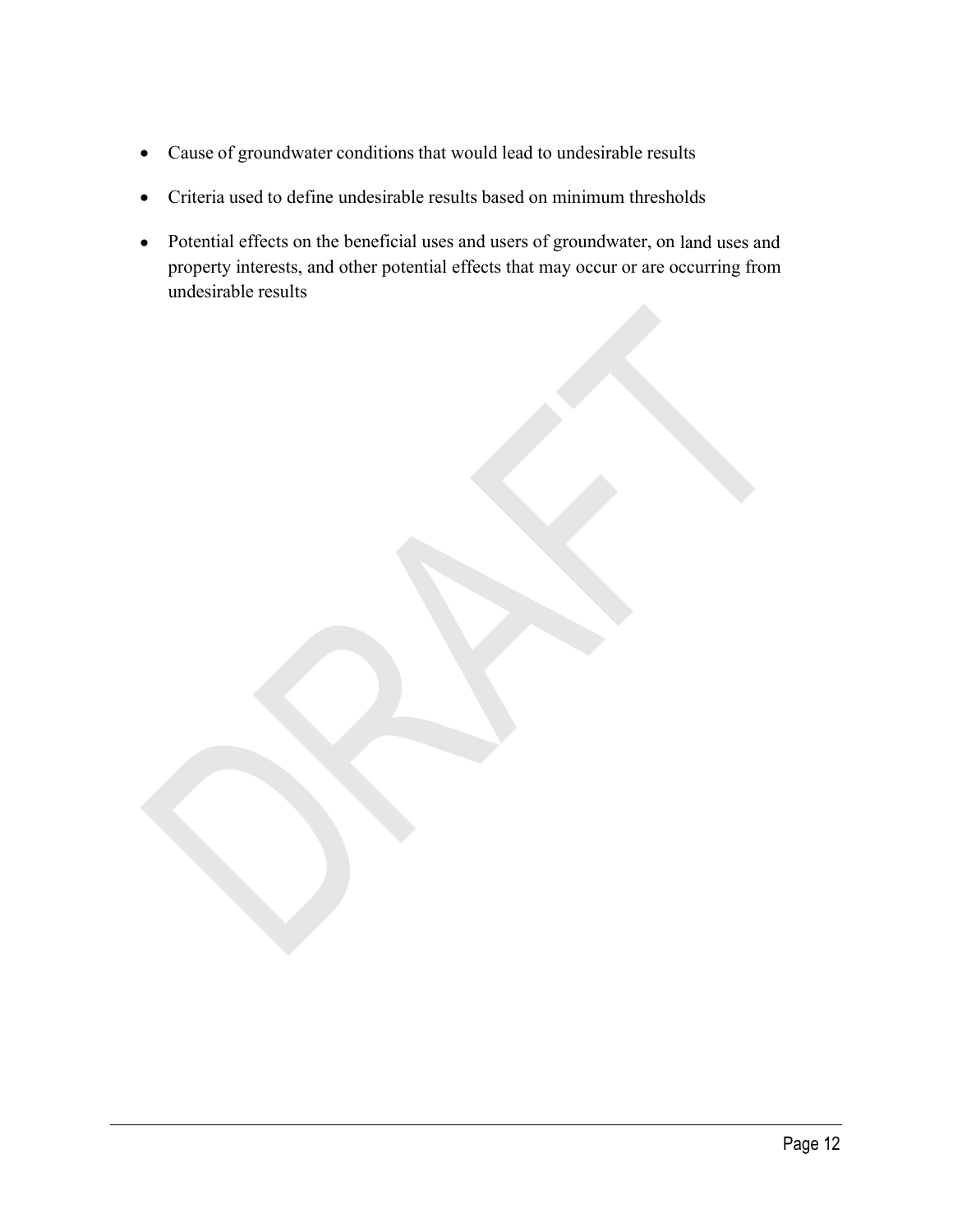# <span id="page-16-0"></span>**7 PROJECTS AND MANAGEMENT ACTIONS TO ACHIEVE SUSTAINABILITY GOAL (***REG. § 354.44)*

### <span id="page-16-1"></span>**7.1 Project #1 Description**

- Measurable objective that is expected to benefit from the project or management action
- Circumstances for implementation
- Public noticing
- Overdraft mitigation projects and management actions
- Permitting and regulatory process
- Time-table for initiation and completion, and the accrual of expected benefits
- Expected benefits and how they will be evaluated
- How the project or management action will be accomplished. If the projects or management actions rely on water from outside the jurisdiction of the Agency, an explanation of the source and reliability of that water shall be included.
- Legal authority required
- Estimated costs for the projects and managements and plans to meet those costs (economic analysis and finance strategy for projects and management actions)
- Management of groundwater extractions and recharge
- Relationship to additional GSP elements as described in Water Code §10727.4.

#### <span id="page-16-2"></span>**7.2 Project #2 Description**

### <span id="page-16-3"></span>**7.3 Project #X Description**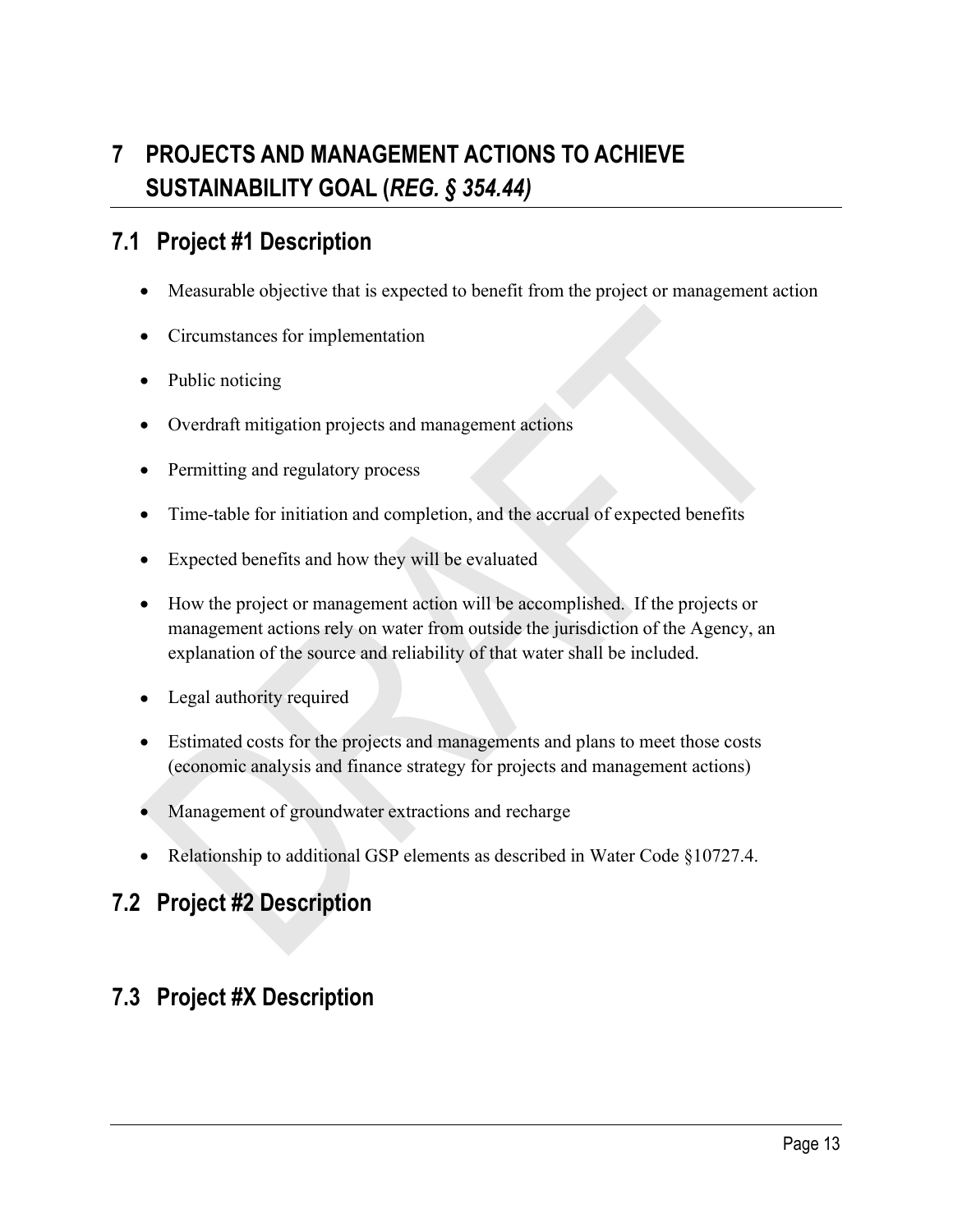### <span id="page-17-0"></span>**8 PLAN IMPLEMENTATION**

<span id="page-17-1"></span>**8.1 Estimate of GSP Implementation Costs** *(Reg. § 354.6)*

## <span id="page-17-2"></span>**8.2 Schedule for Implementation**

## <span id="page-17-3"></span>**8.3 Annual Reporting**

• GSAs plan for required annual reporting

### <span id="page-17-4"></span>**8.4 Periodic Evaluations**

• GSAs process for required periodic evaluations